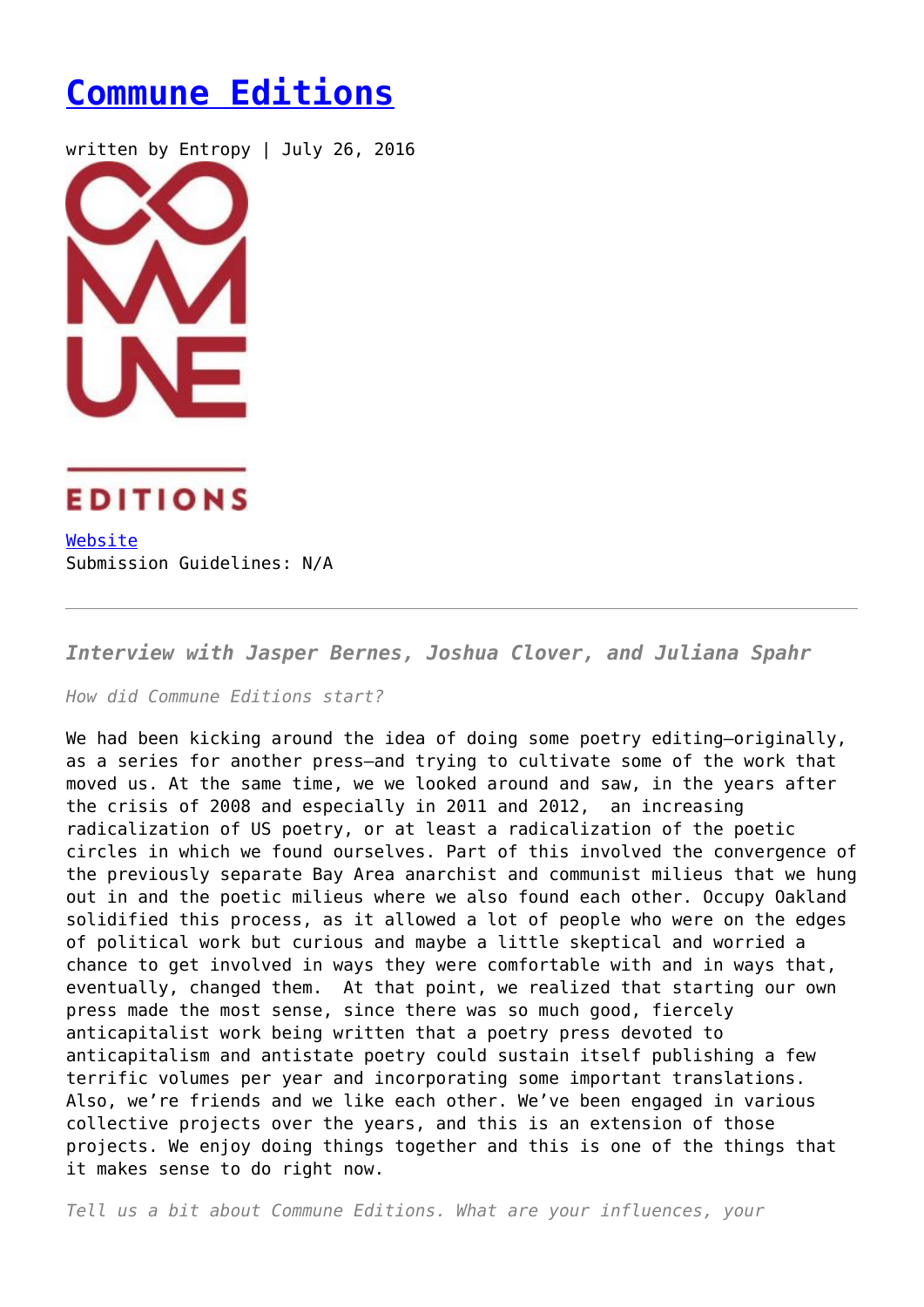*aesthetic, your mission?*

Our influences are probably too various to list. Baudelaire speaks ambivalently about "the beautiful language of my century." The phrase and its ambiguity became a sort of anarcho-communist hymn for Guy Debord. This attraction/repulsion to beautiful language is near the heart of things: how that language seems magical, potential, and how it comes from and belongs to the things we want to be done with. Abolition is our aesthetic: of gender, of class, of culture. These are also our mission, plus publishing a few good books by writers we admire.

*Can you give us a preview of what's current and/or forthcoming from your catalog, as well as what you're hoping to publish in the future?*

This year's full books are by Cheena Marie Lo's already very well-reviewed *[A](http://www.lambdaliterary.org/reviews/05/22/a-series-of-unnaturaldisasters-by-cheena-marie-lo/) [Series of Un/Natural/Disasters](http://www.lambdaliterary.org/reviews/05/22/a-series-of-unnaturaldisasters-by-cheena-marie-lo/)*; David Lau, *Still Dirty: Poems 2009-2015*, a really visionary and weird and hilarious collection of work from within the crisis; and Ida Börjel, *Miximum Ca' Canny the Sabotage Manuals*, a completed version of her chapbook we published last year, which is filled with useful information. We've also recently published a chapbook by Wendy Trevino, *[Brazilian Is Not A Race](http://communeeditions.com/brazilian-is-not-a-race/)* which has been downloaded more than anything else on our site where there is lots of free stuff. Next year we are looking to publish work by the great novelist of Italy's volatile seventies, Nanni Balestrini, with his first collection of poetry translated into English; and also some Heriberto Yépez, the brilliant and acidic revolutionary poet from Mexico. And lots of other stuff planned! So many plans!

## *What about small/independent press publishing is particularly exciting to you right now?*

I think the barriers to entry have fallen over the last decade. It's cheaper to publish and distribute books and chapbooks—especially if you go digital—and it's easier to learn the skills you need to do so. As a result, much of the stigma around self-publishing (which was always the norm with small presses) has fallen away. People are less likely to wait until they can get a foot in the door at an established press, and more likely to start a press with some friends and publish the work they care about, up to and including their own. We suppose people worry that this compromises the quality of poetry, but we don't see it. Most poetry is pretty bad. This holds true for the poetry published by long-standing ventures with rigorous selection criteria. We think there's a lot of exciting work being published now that might have gone overlooked previously. Some of us have written about the ineluctable whiteness of the Anglo-American poetry scene and that seems to be changing somewhat in small press poetry, though perhaps not quickly enough. This probably has something to do with lower barriers to entry though we can't be sure.

*How do you cope? There's been a lot of conversation lately about charging reading fees, printing costs, rising book costs, who should pay for what, etc. Do you have any opinions on this, and would you be willing to share any insights about the numbers at Commune Editions?*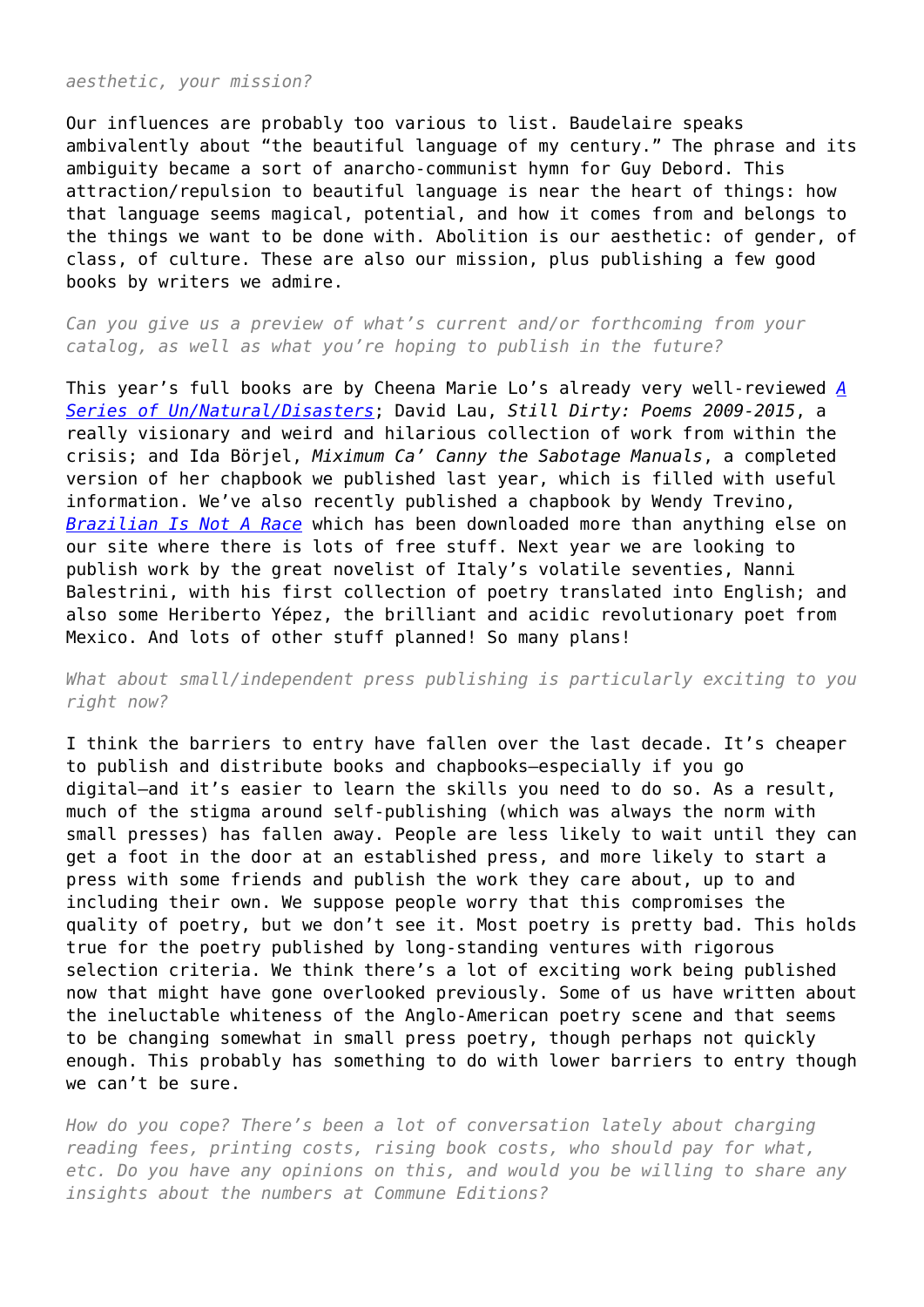We pay for it. We take our salaries and we pay a percent of the expenses based on amount earned. It isn't the best system. But it isn't the worse one either.

We are unlikely to ever charge reading fees. Or we can't imagine a good reason to do this right now.

Our overhead is low. We do our own typesetting. Our designers and illustrators have been gracious in offering their time. Our only costs more or less are printing and mailing. We hope at some point to be donating less money because of sales on the back list.

We have an insane, slightly jokey, contract. Most authors haven't bothered to sign it. But instead of paying royalties, we are splitting the money earned among all the authors. It goes like this:

After Publisher has two years of Direct Costs (determined by average of prior production costs) in reserve, they will notify all authors. If revenues above two years of Direct Costs are less than \$10,000 US, the revenues will be split equally among all authors. If revenues exceed \$10,000 US, it will be divided equally, with half going to the Bay Area Antirepression Committee or other organization devoted to antirepression and antiprison work, while the other half will be split equally among all authors. If revenues exceed \$50,000, then \$25,000 will be used to write LOL in the sky above as many financial and political centers of the capitalist system as possible, while the rest will be split equally among all authors. If revenues exceed \$100,000, then \$50,000 will be used to purchase all black clothing and facial coverings to be donated for entirely aesthetic purposes to a political mobilization of the authors' choice, while the rest will be split equally among all authors. If revenues exceed \$250,000, then \$125,000 will be rained down on a location in the city of Oakland to be decided upon by the authors, while the rest will be split equally among all authors. Revenues in excess of \$500,000 will be destroyed by fire. This payment will happen once a year.

*You're published in partnership with AK Press. What exactly does that mean for you?*

We are an imprint of AK. Basically we pay for all our expenses and then on the copies that AK sells, they take a cut. We have been super grateful for this. We wanted to partner with a less literary press. We wanted to see if there can be a wider audience for poetry than just poets.

*Recent releases from Commune Editions:*